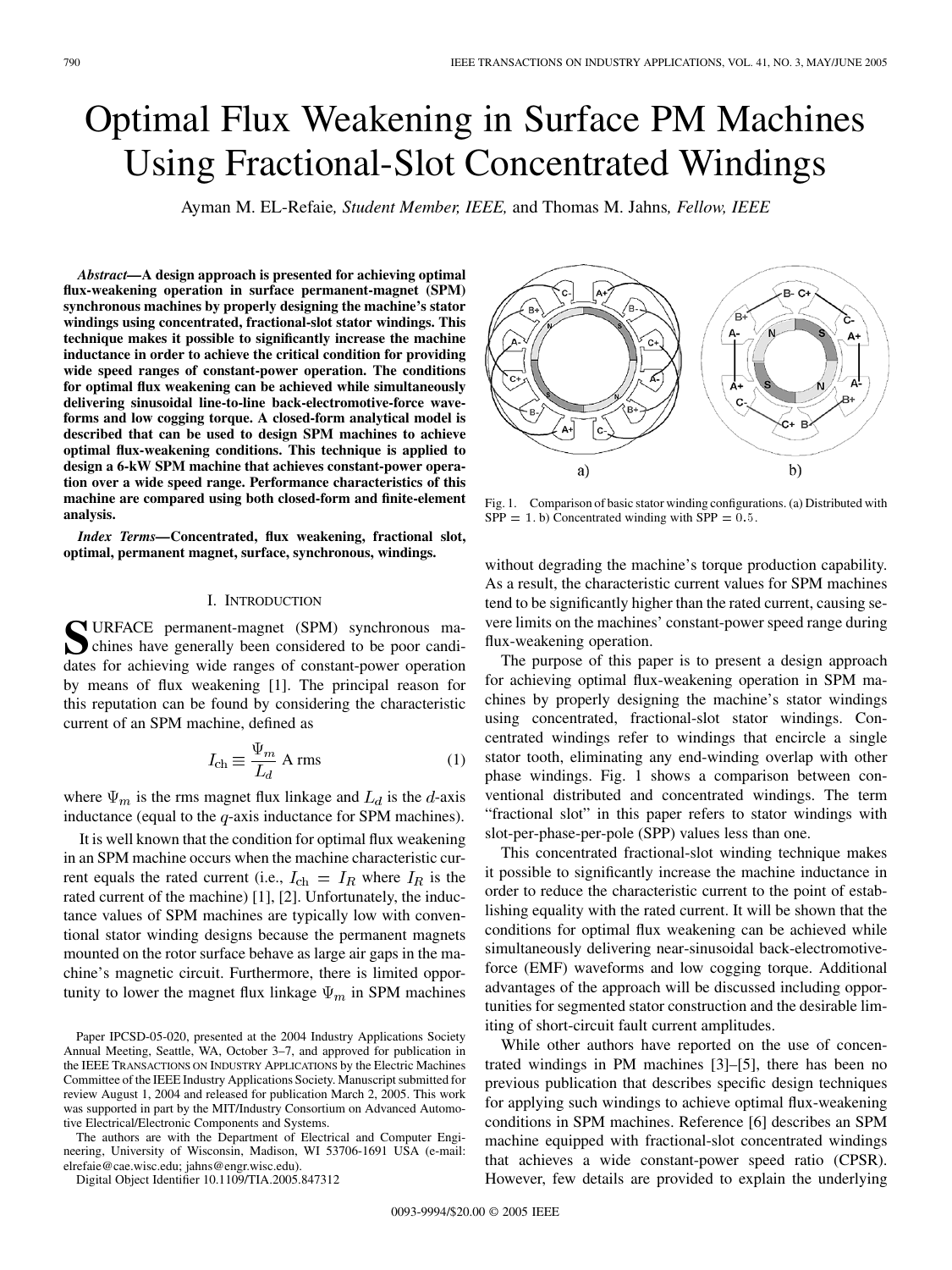theoretical principles for achieving this performance or how it can be replicated in new designs. In addition, the SPP value selected for this particular machine is nonoptimal since it results in unbalanced radial force acting on the rotor.

In the commercial literature, manufacturers such as ZF Sachs have claimed to achieve wide ranges of constant-power operation using SPM machines [\[7](#page-9-0)]. However, no accompanying technical details have been provided to explain how this has been accomplished.

A major objective of this paper is to provide a clear explanation of how concentrated fractional-slot windings make it possible to achieve optimum flux-weakening performance in SPM machines. A systematic machine design procedure based on closed-form analytical techniques is introduced for achieving this desired performance characteristics. The results of applying this design approach to a 6-kW SPM machine are presented to demonstrate that optimal flux weakening can be achieved over a wide (10 : 1) constant-power speed range.

## II. CONCENTRATED WINDINGS AND FLUX WEAKENING

The most common stator winding configurations used in SPM machines are as follows:

- 1 ) distributed integral-slot windings, among which the oneslot/pole/phase configuration shown in Fig. 1(a) is very popular, especially in the case of brushless dc machines;
- 2 ) concentrated fractional-slot windings, among which the 0.5-slot/pole/phase shown in Fig. 1(b) is the most popular.

Concentrated windings offer some significant advantages over distributed windings. These include: 1) significant reduction in the copper volume and copper losses in the end region; 2) significant reduction in the machine total length [[3\]](#page-9-0), [\[4](#page-9-0)]; 3) reduction in machine manufacturing cost; and 4) compatibility with segmented stator structures that makes it possible to achieve significantly higher slot fill factor values [[8\]](#page-9-0), [\[9](#page-9-0)].

Another major advantage that will be explained in this section is that concentrated windings provide higher inductance compared to distributed windings for the same magnet flux linkage. This is the fundamental reason why concentrated windings have the potential to significantly improve the flux-weakening capabilities of SPM machines.

## *A. Choice of SPP Value*

It has been shown that there are several SPP values in the fractional-slot category that can support concentrated windings [\[3](#page-9-0)], [\[4](#page-9-0)]. However, different SPP values can result in very different machine characteristics. It is very important to select the SPP values that can achieve the highest machine performance. The criteria for choosing the preferred SPP values have been identified by various authors [[3\]](#page-9-0), [\[4](#page-9-0)], [[10\]](#page-9-0) and are summarized here.

- The winding factor for the spatial frequency that matches the rotor magnet fundamental spatial frequency (henceforth referred to as simply the synchronous frequency) should be as high as possible. This leads to high effective numbers of turns and, hence, lower current for the same torque.
- The lowest common multiple (LCM) of the number of stator slots (S) and the number of rotor poles (2P) should



Fig. 2. Comparison of fractional-slot concentrated and distributed full-pitch windings.

also be as high as possible. The harmonic frequency that corresponds to this LCM order value represents the cogging torque frequency. As a result, choosing SPP values to increase this LCM value raises the cogging torque frequency and lowers its magnitude.

The greatest common divisor (GCD) of the product of the number of stator slots and the number of rotor poles must be an even number. This GCD value is an indication of the machine's symmetry. If it is an even number, the net radial force on the machine will be very low.

In addition to these established criteria, it is also desirable to choose an SPP value that can support single-layer concentrated windings (i.e., one stator phase coil occupying each slot). Only certain SPP values are compatible with single-layer windings [\[3](#page-9-0)], [[4\]](#page-9-0). One advantage of single-layer stator windings is that they are easier to fabricate than double-layer windings that have two phase coils sharing each slot.

More relevant to the topic of this paper, single-layer stator windings create subharmonic spatial flux components (i.e., subharmonics of the synchronous frequency) that are larger than those for double-layer windings. These subharmonic flux components are valuable because they contribute leakage inductance terms that increase the total phase inductance, helping to decrease the value of the characteristic current (1) in order to achieve wide speed ranges of constant-power operation.

Based on this combination of criteria, two families of stator windings corresponding to SPP values of 2/5 and 2/7 emerge as the best candidates. Both of these SPP values are capable of delivering comparable performance, but attention in this paper will be focused on stator windings in the SSP  $= 2/7$  family. The resulting analysis and arguments made for the  $SPP = 2/7$ stator windings can be easily extended to the family of stator windings with  $SPP = 2/5$ .

## *B. Comparison of Concentrated Fractional-Slot and Distributed Windings*

The basic machine stator-rotor repeating unit of the  $SPP =$  $2/7$  family has 12 stator poles and 14 rotor poles. In order to quantitatively explain why concentrated windings have potential for improving the flux-weakening capabilities of SPM machines, the 12-slot/14-pole single-layer design (SPP  $= 2/7$ ) will be compared to a distributed 42-slot/14-pole design  $(SPP = 1)$  having the same rotor structure.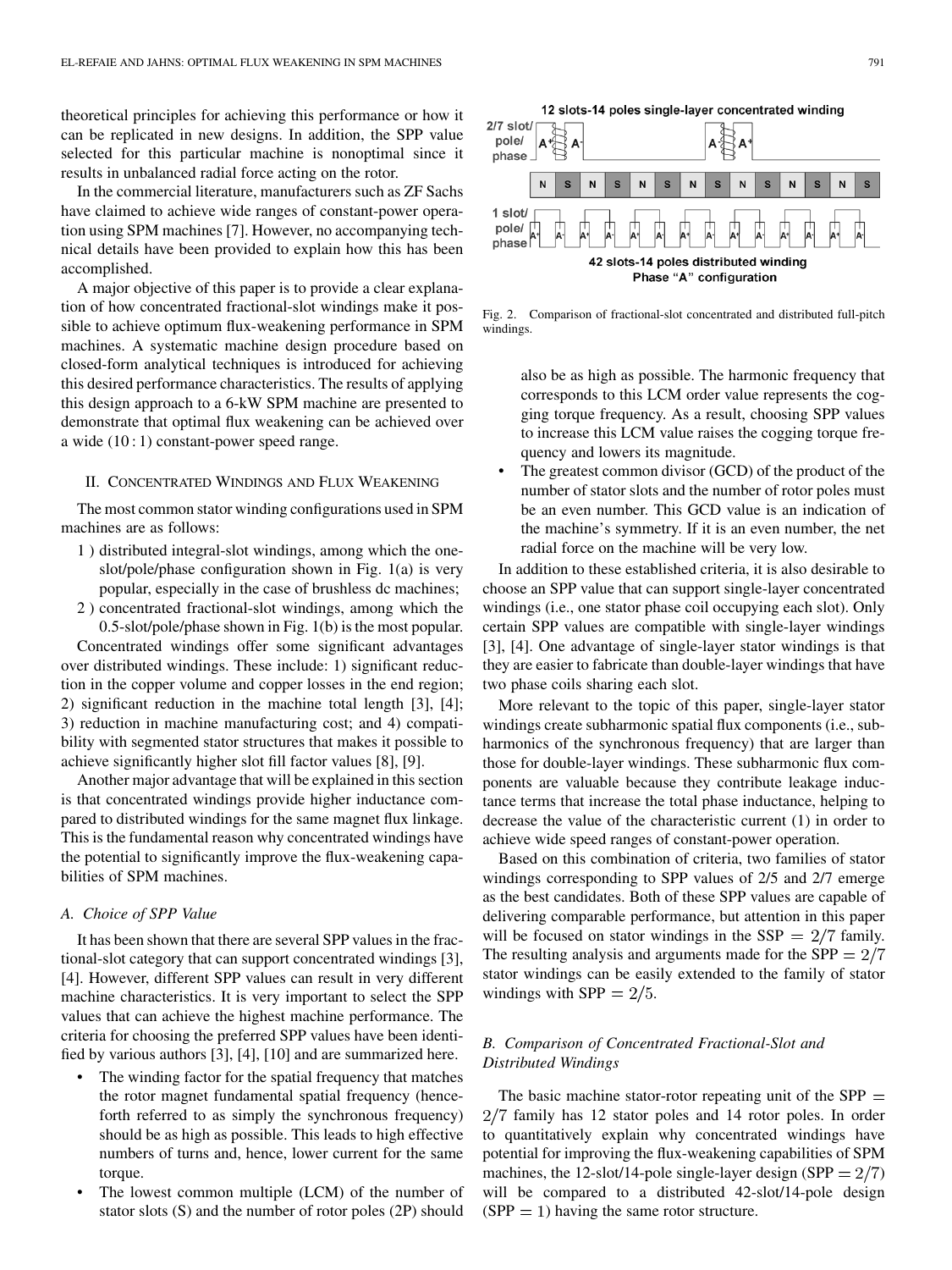

Fig. 3. Winding function of the 12-slot/14-pole concentrated fractional-slot winding design (SPP =  $2/7$ ).



Fig. 4. Winding function of the 42-slot/14-pole distributed winding design  $(SPP = 1)$ .

The phase " $A$ " winding configuration of both designs is shown in Fig. 2. It can be seen that there is a significant difference between the two designs. Over the 14 rotor poles, phase " $A$ " of the 12-slot/14-pole design (designated

) has two coils occupying four slots in contrast to seven coils occupying 14 slots in the case of the 42-slot/14-pole design (Winding 2).

The goal of this comparison is to show that *for the same magnet flux linkage*, the concentrated fractional-slot winding configuration provides significantly higher phase inductance compared to the distributed winding configuration. By increasing the inductance, the characteristic current (1) is decreased, making it possible to achieve the conditions for optimum flux-weakening operation.

## *C. Winding Analysis for Equal Magnet Flux Linkage*

The first step is to impose the constraint of equal magnet flux linkage for both windings. It is assumed that the 12-slot/14-pole concentrated winding has  $N_1$  turns/coil while the 42-slot/14pole distributed winding has  $N_2$  turns/coil. Plots of the two winding functions are provided in Figs. 3 and 4. The magnet flux linkage can be calculated using the winding function method as follows [[11\]](#page-9-0):

$$
\Psi_a = r_g l_{\text{eff}} \int_0^{2\pi} N_a(\theta) B(\theta) d\theta \text{ Wb-turns}
$$
 (2)

where

 $\Psi_a$  phase "A" magnet flux linkage (Wb);

air-gap radius (m);  $r_g$ 

- $l_{\text{eff}}$  active length of the machine (m);
- $N_a$  phase " $A$ " winding function (turns);
- $\boldsymbol{B}$ air-gap magnet flux density (T);
- $\theta$ angle along the air-gap periphery (mechanical radians).

For simplicity, it is assumed in this analysis that the magnet flux density is sinusoidal without harmonics. Since it is assumed that both winding designs have the same rotor structure as shown in Fig. 2, the magnet  $B$  field will be the same in both designs.

$$
B(\theta) = B_{\text{max}} \sin(7\theta) \text{ T.}
$$
 (3)

The magnet flux linkage can now be evaluated for each winding. *Winding #1: 12-slot/14-pole concentrated winding*  $(SPP = 2/7)$ 

$$
\Psi_{a1} = r_g l_{\text{eff}} * \frac{4}{p} K_{w1} N_1 B_{\text{max}} \text{ Wb-turns}
$$
 (4)

where  $K_{w1}$  is the fundamental (synchronous) winding factor that has a value of 0.966 for SPP  $= 2/7$  [\[3](#page-9-0)], [[4\]](#page-9-0), [[12\]](#page-9-0).

*Winding #2: 42-slot*/14-pole distributed winding  $(SPP = 1)$ 

$$
\Psi_{a2} = r_g l_{\text{eff}} * 2N_2 B_{\text{max}} \text{ Wb-turns.}
$$
 (5)

Equating (4) and (5), the relationship between the number of turns per coil needed in the two windings to insure equality of the magnet flux linkage can be determined

$$
N_1 = \frac{p}{2K_{w1}} N_2 = 3.623 * N_2. \tag{6}
$$

## *D. Inductance Calculations*

j

The inductances for the two windings can next be calculated using the winding functions [[11\]](#page-9-0)

$$
L_{aa} = \frac{\mu_0 r_g l_{\text{eff}}}{g} \int_0^{2\pi} N_a^2(\theta) d\theta \text{ H}
$$
 (7)

$$
L_{ab} = \frac{\mu_0 r_g l_{\text{eff}}}{g} \int_0^{2\pi} N_a(\theta) N_b(\theta) d\theta \text{ H}
$$
 (8)

where

- $L_{aa}$  self-inductance of phase " $A$ " (H);
- $L_{ab}$  mutual inductance between phases "A" and "B" (H);
- $\mu_0$  permeability of air (H/m);
- air-gap thickness (m);  $\mathfrak{g}$
- $L_d$  d-axis inductance [[11\]](#page-9-0) =  $L_{aa} + L_{ab}$ (H).
- The inductances can be evaluated for both windings.

*Winding #1: 12-slot/14-pole concentrated winding*  $(SPP = 2/7)$ 

$$
L_{aa} = \frac{\mu_0 r_g l_{\text{eff}}}{g} N_1^2 \frac{\pi}{3} \quad L_{ab} = L_{ac} = 0 \text{ H} \tag{9}
$$

$$
\therefore L_{d-\text{conc}} = \frac{\mu_0 r_g l_{\text{eff}}}{g} N_1^2 \frac{\pi}{3} \quad \text{H.}
$$
 (10)

*Winding #2: 42-slot /14-pole distributed winding*  $(SPP = 1)$ 

$$
L_{aa} = \frac{\mu_0 r_g l_{\text{eff}}}{g} N_2^2 \frac{\pi}{2} \qquad L_{ab} = \frac{Laa}{3} \text{ H} \tag{11}
$$

$$
\therefore L_{d-\text{dist}} = \frac{\mu_0 r_g l_{\text{eff}}}{g} N_2^2 \frac{2\pi}{3} \text{ H.}
$$
 (12)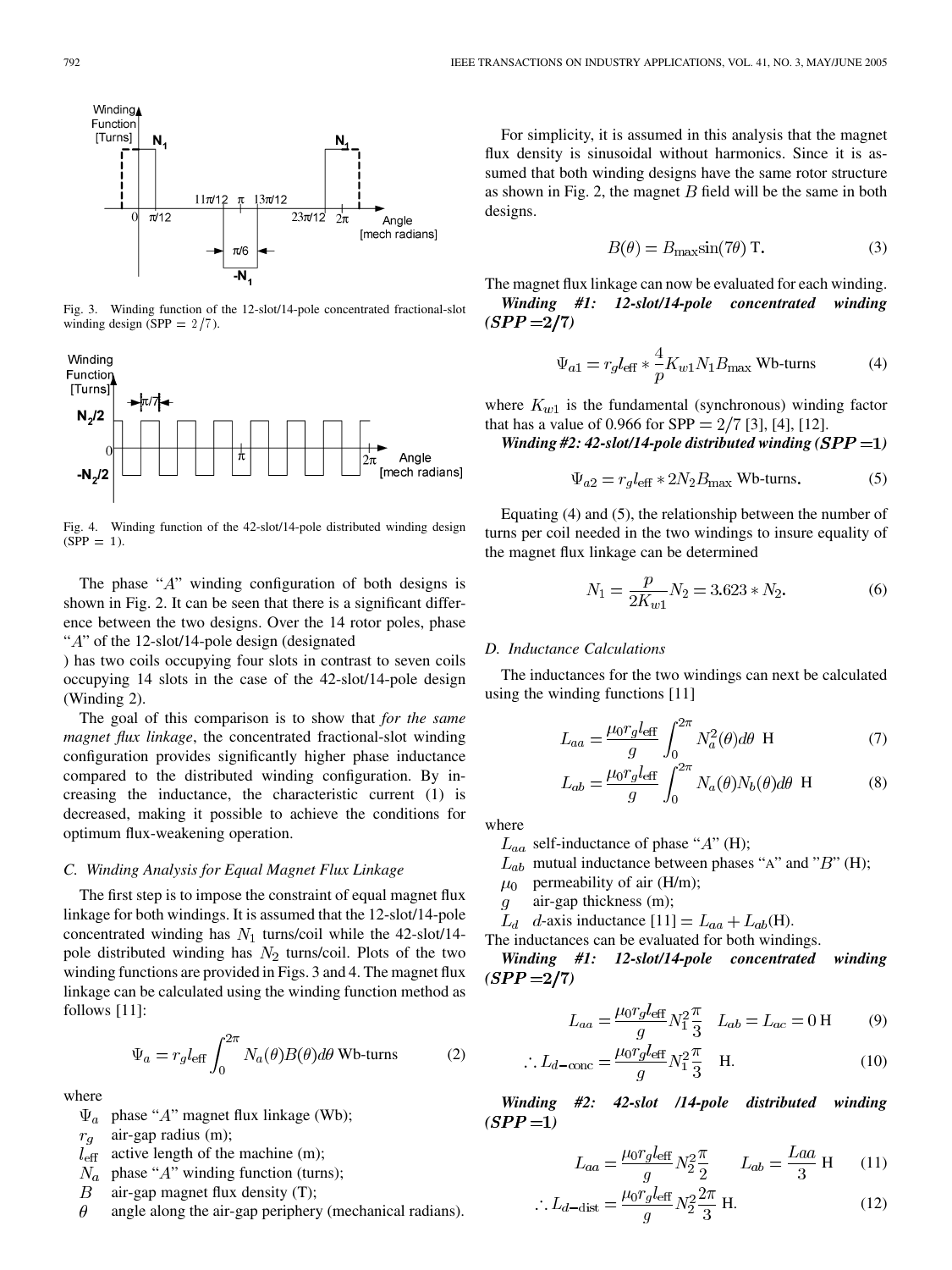Combining  $(6)$ ,  $(8)$ , and  $(9)$ , the ratio of the  $d$ -axis inductances for the two windings under the constraint of equal magnet flux linkage can be evaluated to be

$$
\frac{L_{d-\text{conc}}}{L_{d-\text{dist}}} = \frac{N_1^2}{2N_2^2} = 6.56. \tag{13}
$$

This is a very important result because it indicates that for the same magnet flux linkage, replacing a distributed winding  $(SPP = 1)$  with a concentrated fractional-slot winding  $(SPP = 1)$  $2/7$ ) increases the d-axis inductance by a factor of 6.56. Consequently, the characteristic current of the machine  $(I_{ch})$ is reduced by the same factor, making it much more practical to satisfy the optimum flux-weakening condition of  $I_{ch} = I_R$ .

It should be noted that the calculated inductances using winding functions only represent the magnetizing and harmonic leakage inductances. The slot leakage and end leakage inductances are not included. Available evidence indicates that inclusion of these additional leakage inductance components will not change the basic conclusion that concentrated fractional-slot windings offer major advantages for increasing the machine inductance values.

#### *E. Analysis of Inductance Harmonic Components*

One approach to achieving a better understanding of what causes the significant increase of inductance values for concentrated windings is to analyze the spatial harmonic spectrum of the winding functions for both the distributed and concentrated windings. The same Windings 1 and 2 used in the preceding inductance calculations are used here. In order to simplify the analysis, the number of turns per coil for the concentrated winding is set to 1 (i.e.,  $N_1 = 1$ ). Based on (6), the value of  $N_2$  for the distributed winding is set to 1/3.623 so that the windings satisfy the constraint of equal magnet flux linkage.

The results of performing Fourier spatial harmonic decompositions on both winding functions are plotted in Fig. 5 as a function of spatial harmonic order (i.e., number of cycles per  $2\pi$  mechanical radians). The same scaling is used for the spatial harmonic spectra of both windings along the horizontal axis so that harmonic components with the same spatial frequency appear at the same position along the horizontal axis.

One of the first important features to note in Fig. 5 is that the fundamental spatial frequency component of the distributed winding (#2) falls at the same spatial frequency as the seventh spatial harmonic frequency component of the concentrated winding (#1). These two components fall at the synchronous frequency defined by the rotor magnet flux density distribution in (3), and they are the only winding function components that contribute to torque production. Both of these components have the same amplitude because of the equal magnet flux constraint that was imposed. The inductance values associated with these synchronous frequency components comprise the magnetizing inductances of the two windings.

All of the other spatial harmonic components of the two winding functions that do not fall at the synchronous spatial frequency contribute only leakage inductance to their windings. For the concentrated winding, there are three winding function components falling at subharmonics of the synchronous frequency that exceed the amplitude of the synchronous frequency



Fig. 5. Spatial harmonic spectra of the winding functions plotted versus spatial frequency (cycles per  $2\pi$  mechanical radians) for (a) 12-slot/14-pole concentrated winding ( $N_1 = 1$ ) and (b) 42-slot/14-pole distributed winding  $(N_2 = 1/3.623)$ .

component. In fact, summing all of the inductance components together reveals that the magnetizing inductance of the concentrated winding represents only 9.26% of the phase inductance, with harmonic leakage inductance making up all the rest of the total.

In contrast, the synchronous frequency component is the dominant component in the winding function spatial frequency spectrum for the distributed winding. As a result, the magnetizing inductance associated with this synchronous frequency component comprises approximately 80% of the total phase inductance for the distributed winding.

Thus, the big advantage that the concentrated winding (#1) enjoys over the distributed winding (#2) in terms of higher inductance can be attributed to the much higher harmonic leakage inductance that is developed by the concentrated winding.

The large spatial harmonic components in the winding function associated with the concentrated winding can also create problems because of the harmonic magnetic flux density  $(B)$ components that they contribute. The presence of these additional flux density components must be carefully considered during the machine design process in order to minimize their impact on magnetic saturation of the iron core as well as eddycurrent losses. Various techniques are available for minimizing these undesirable effects, but such topics fall beyond the scope of this paper.

## *F. Torque Production*

The torque developed by an SPM machine can be expressed as [[11\]](#page-9-0)

$$
T_e = \frac{3}{2} \frac{P}{2} \Psi_m i_{qs}^r \text{ N} \cdot \text{m}
$$
 (14)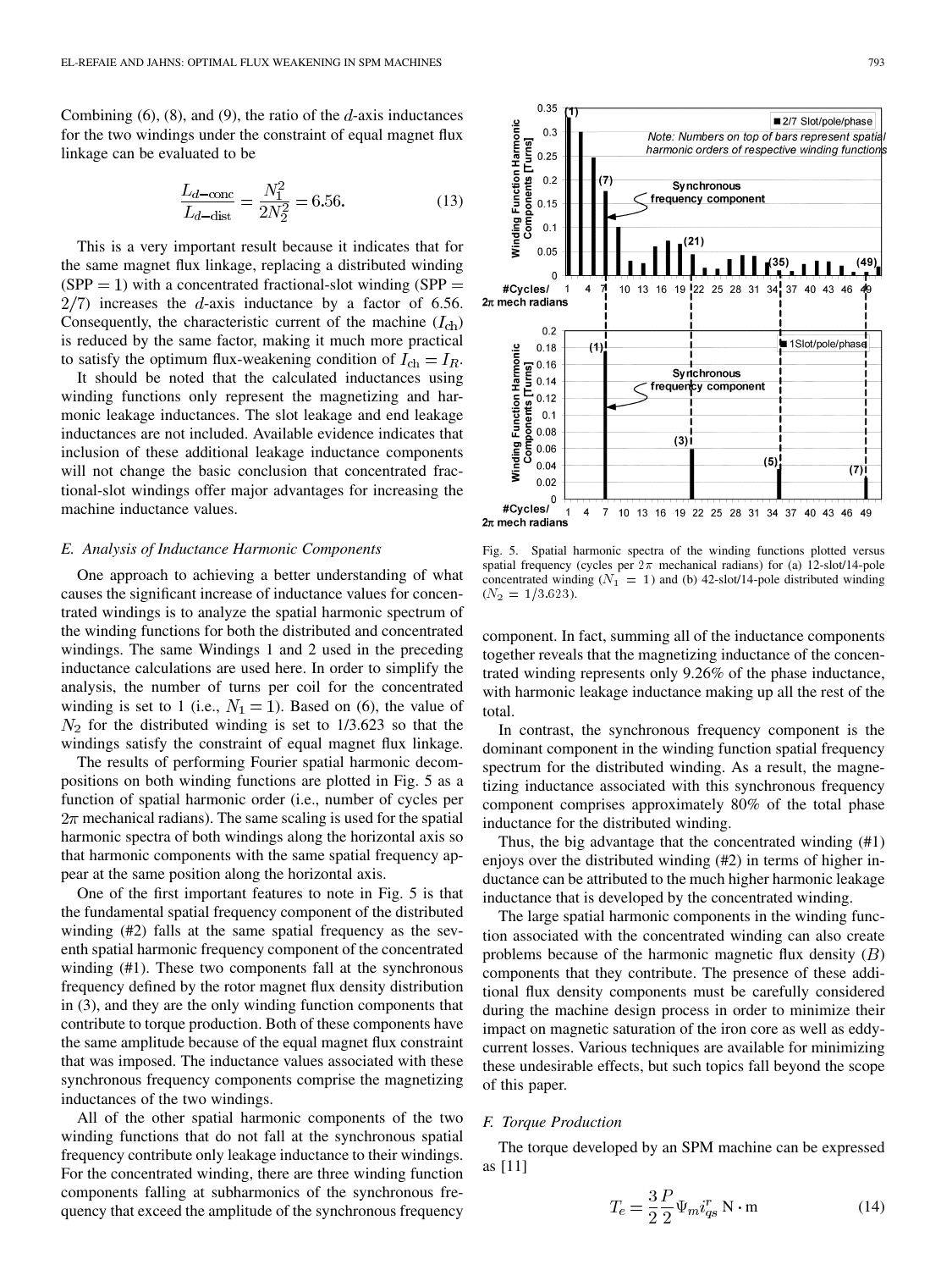

Fig. 6. Key dimensions defining one stator slot pitch of the machine.

where P is the number of stator poles, and  $i_{as}^r$  is the component of stator current that is spatially oriented in quadrature with the magnet flux axis.

Since the magnet flux linkages of the concentrated and distributed windings are constrained to be equal, the torque developed by the two machine windings for the same amount of stator current (appropriately aligned along the  $q$  axis in quadrature with the magnet flux) will also be equal.

## *G. Current Density*

Another performance metric for the concentrated and distributed stator windings that is useful to compare is the stator winding current density. The current density value is important because it plays a large role in determining the maximum current that the stator windings can handle (hence, the maximum torque) before the winding reaches its thermal limit.

The maximum allowable current density value varies based on the type of cooling that is available to the machine, the machine size, and type of enclosure. Hence, this analysis here will focus on the relative values of the current densities in the two stator windings rather than their absolute values.

Fig. 6 shows one slot pitch of the machine. To simplify the analysis, it will be assumed that both the tooth and the slot have uniform widths. Although this is only an approximation due to slot tapering, the fundamental result is not affected since this tapering applies equally to both windings.

The stator winding current density can be calculated as follows:

$$
J_a = \frac{I_a}{A_{\text{cond}}}\frac{A}{m^2} \tag{15}
$$

$$
A_{\text{cond}} = \frac{W_s * h_s * K_s}{n_{\text{cond}}} \text{ m}^2 \tag{16}
$$

$$
W_s = \lambda_s * \tau_s \text{ m}
$$
 (17)

$$
\lambda_s = \frac{W_s}{W_s + W_t} \tag{18}
$$

where

 $J_a$ phase " $A$ " current density (A/m); phase " $A$ " rms current  $(A)$ .  $I_{\epsilon}$ 

$$
a
$$
 phase A this current  $(A)$ ,

 $A_{\text{cond}}$  cross-sectional area of one conductor (m<sup>2</sup>);

 $W_{\rm s}$ slot width (m);

- $W_t$ tooth width (m);
- $h_{s}$ slot height (m);
- $K_s$ slot fill factor (percentage of slot area filled with conductor);
- slot pitch (m).  $\tau_s$

For purposes of this analysis, the value of  $\lambda_s$  is set at 0.5 which is a typical value for many ac machines. The slot fill factor is assumed to be 40% for both windings, representative of highquality random-wound stator windings. The value of the slot height  $h_s$  is assumed to be the same with both windings.

*Winding #1: 12-slot-/14-pole concentrated winding*  $(SPP = 2/7)$ 

$$
\tau_s = \frac{\pi}{6} r_s \text{ m} \tag{19}
$$

where  $r_s$  is the stator inner radius (m)

$$
J_{a1} = \frac{I_a N_1}{\left(\frac{\pi}{6}r_s\right) * 0.5 * h_s * 0.4} \frac{A}{m^2}.
$$
 (20)

*Winding #2: 42-slot*/14-pole distributed winding  $(SPP = 1)$ 

$$
\tau_s = \frac{\pi}{21} r_s \text{ m} \tag{21}
$$

$$
J_{a2} = \frac{I_a N_2}{\left(\frac{\pi}{21}r_s\right) * 0.5 * h_s * 0.4} \frac{A}{m^2}.
$$
 (22)

Using (6), (20) and (22):

$$
\frac{J_{a1}}{J_{a2}} = \frac{N_1 * 0.4 * 6}{N_2 * 0.4 * 21} = 1.036.
$$
 (23)

This is another significant result. Assuming the same stator current and the same magnet flux linkage in both windings, the current density is almost the same for the concentrated and distributed windings. Even though the concentrated winding has a higher number of turns per stator slot, each stator slot in the concentrated winding is larger in area than a stator slot in the distributed winding because there are fewer slots (12 versus 42). In the end, these two factors nearly cancel each other, leading to nearly the same value of current density for both windings.

Based on the assumptions made in this section, the total slot area available with the concentrated and distributed windings is virtually identical. This occurs because the concentrated winding has 2/7 times the number of stator slots compared to the distributed winding, but each stator slot is 7/2 times the width of the distributed winding slot. Assuming the same fill factor for both windings, this means that both windings have the same wire cross section. Furthermore, the total number of stator windings in the two windings is nearly identical since the concentrated winding has  $\sim$ 3.6 times the number of turns/coil as the distributed winding, but only 1/3.5 times the number of coils, leading to a total turns ratio of  $3.623/3.5 = 1.035$  for the two windings.

It is worth noting here that concentrated windings are compatible with segmented stators that break the stator into individual stator tooth poles [\[7\]](#page-9-0)–[[9\]](#page-9-0). Segmented stator poles make it possible to wind the solenoidal windings much more tightly than it is possible to do with conventional stator laminations. In fact, other investigations have shown that it is possible to achieve high slot fill factors exceeding 70% using segmented stators, nearly double the values that can be achieved with high-quality distributed windings. This advantage can be used to increase the power density and/or the machine efficiency using concentrated windings.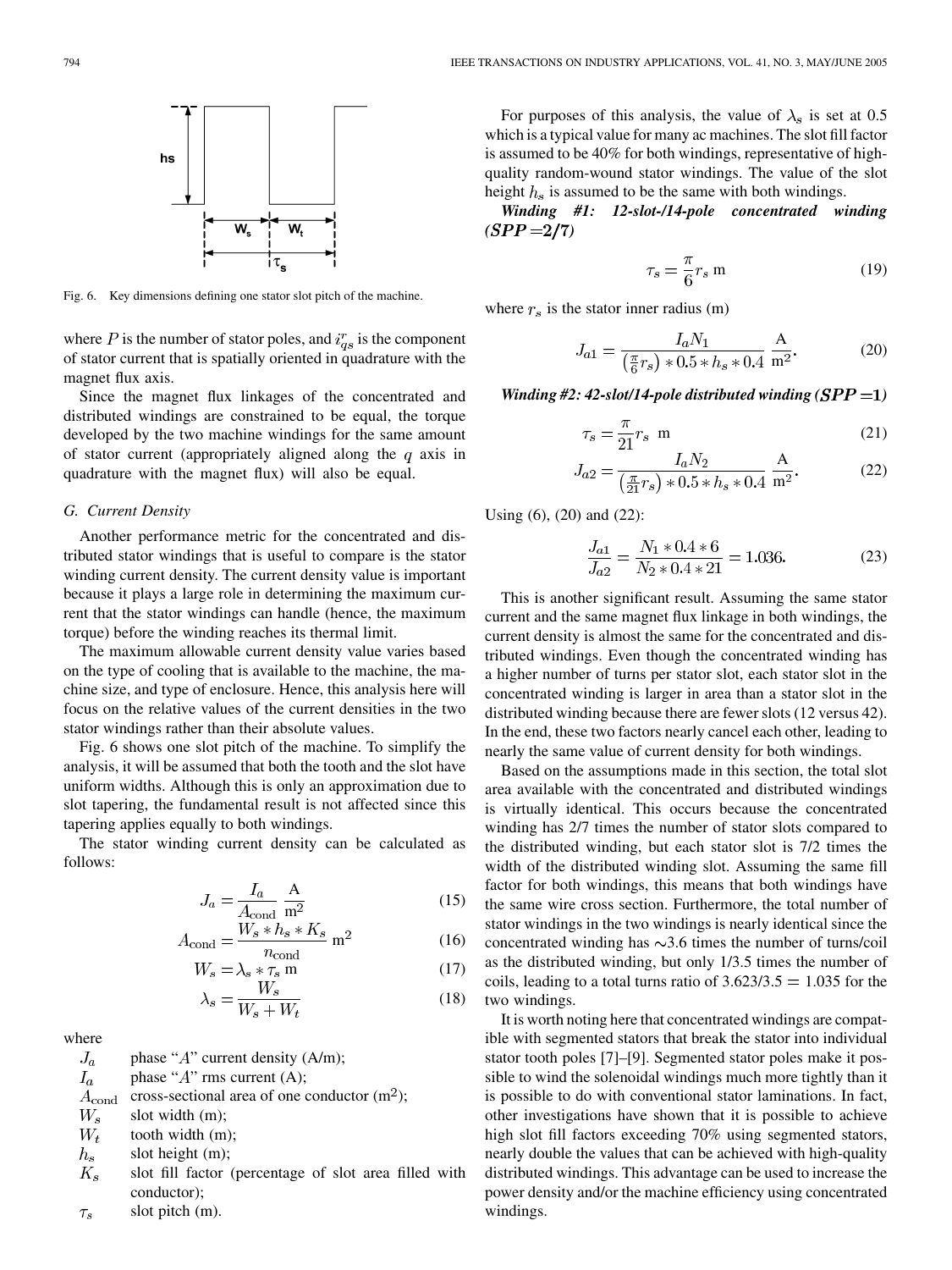## *H. Winding Resistance Calculation*

Some attention has also been devoted in this investigation to comparing the stator winding resistances of the distributed and concentrated windings. Unfortunately, this comparison is more complicated than the ones developed for the previous metrics because there are more variables that influence the final result. For example, the details of the end winding design for the distributed windings can have a significant impact on the phase resistance values.

Space limitations in this paper make it impractical to provide a through discussion of the derivation of the resistance values and the impact of key machine design variables. However, it can be stated that analytical results show that the phase resistance values for the two types of stator windings are generally comparable for the same stator slot fill factor.

As discussed in the preceding section on current density, the introduction of a segmented stator structure makes it possible to significantly increase the slot fill factor. Fitting more copper conductor into each slot makes it possible to reduce the resistance of the concentrated winding in order to improve the machine efficiency or torque/power density as noted above.

## *I. Losses*

Special attention must be devoted to the calculation of hysteresis and eddy-current losses in concentrated fractional-winding SPM machines because of the substantial subharmonic components that exist in the air-gap magnetic flux density distribution. Iron loss models are available [\[16](#page-10-0)] to provide good estimates of the stator and rotor iron core losses, including the effects of these harmonics.

However, special measures may be required to reduce the eddy-current losses in the rotor magnets induced by the rich harmonic content of the air gap flux distribution. The eddy-current losses in the magnets depend on the choice of magnet material and how the magnets are constructed (e.g., sintered or bonded). In addition, segmentation of the magnets along the air-gap periphery can be very effective in reducing the eddy-current losses [\[17](#page-10-0)]. A detailed discussion of the magnet eddy-current losses and techniques for reducing such losses goes beyond the objectives of this paper and will be addressed separately [[18\]](#page-10-0).

## III. SPM MACHINE DESIGN FOR OPTIMAL FLUX WEAKENING

#### *A. Closed-Form Analytical Model*

The first step in designing an SPM machine to achieve optimum flux weakening using concentrated fractional-slot stator windings is to choose the optimum SPP. This step has already been discussed in Section II, leading to preferred SPP values of 2/7 or 2/5.

Machines with concentrated windings pose special challenges to closed-form analysis since the winding distribution deviates significantly from a standard sinusoidal distribution. As a result, classical analytical techniques including  $dq$ , complex vector, and ac phasor techniques lose accuracy because their underlying assumptions that require a sinusoidal winding distribution are violated.

A complete closed-form analytical model has been developed for SPM machines equipped with concentrated fractional-slot windings that is valuable for both machine design and performance analysis. The outlines of this design approach are presented here, but space limitations make it necessary to reserve a detailed discussion of the design techniques for a separate paper.

The adopted analytical approach is based on established techniques for calculating the air-gap field distribution including the impact of spatial harmonics in the rotor magnet field distribution and stator slots [[14](#page-10-0)]. The model is sufficiently versatile to handle a wide range of concentrated fractional-slot winding configurations. Calculated quantities include machine back EMF, phase inductance and resistance, as well as average and ripple torque components.

The SPM machine model is configured to calculate the machine both below the corner speed (i.e., constant torque region) and above the corner speed (flux-weakening region). Below the corner point speed when the current regulators are fully active, the program calculates the optimum current waveforms to minimize the torque ripple using current profiling techniques [\[15](#page-10-0)]. At elevated speeds in the flux-weakening regime when the current regulators are saturated, frequency-domain analysis is employed to predict the phase current waveforms resulting from six-step voltage excitation.

An iron loss model [[16\]](#page-10-0) is incorporated into the analysis that is capable of assessing the impact of higher order harmonic currents that flow at elevated speeds in response to the sixstep voltage waveforms. Calculation of the machine cogging torque in the absence of stator excitation is also included. This combination of closed-form analytical tools provides a fast and effective method for predicting SPM machine performance and comparing alternative machine designs that incorporate concentrated fractional-slot windings.

It must be noted that magnetic saturation is not accounted for in the present closed-form analytical model. Fortunately, the low permeability of the magnet material tends to prevent magnetic saturation from becoming a significant factor in most SPM machine designs. Furthermore, magnetic saturation tends to become progressively less of an issue at high speeds because flux weakening is acting, as its name suggests, to reduce the amplitude of the magnetic flux density in the machine.

## *B. SPM Machine Design Process Using Analytical Model*

Many of the steps in designing this type of SPM machine are the same as those used for any other type of ac machine. These machine design techniques are well documented in the literature [\[19](#page-10-0)], [[20](#page-10-0)] and will not be repeated here. However, one critical design step that is necessary to achieve optimum flux weakening in the SPM machine deserves discussion here. In particular, a deterministic means has been developed for calculating the magnet remanence  $(B<sub>r</sub>)$  and the number of series turns  $(N_s)$  in the stator winding. Since these two parameters play critical roles in determining the flux-weakening capability of the machine, the means of determining their values must be addressed.

The approach to setting  $B_r$  and  $N_s$  focuses on the machine parameters  $\Psi_m$  and  $L_d$  that determine the machine's characteristic current and, hence, its flux-weakening capabilities.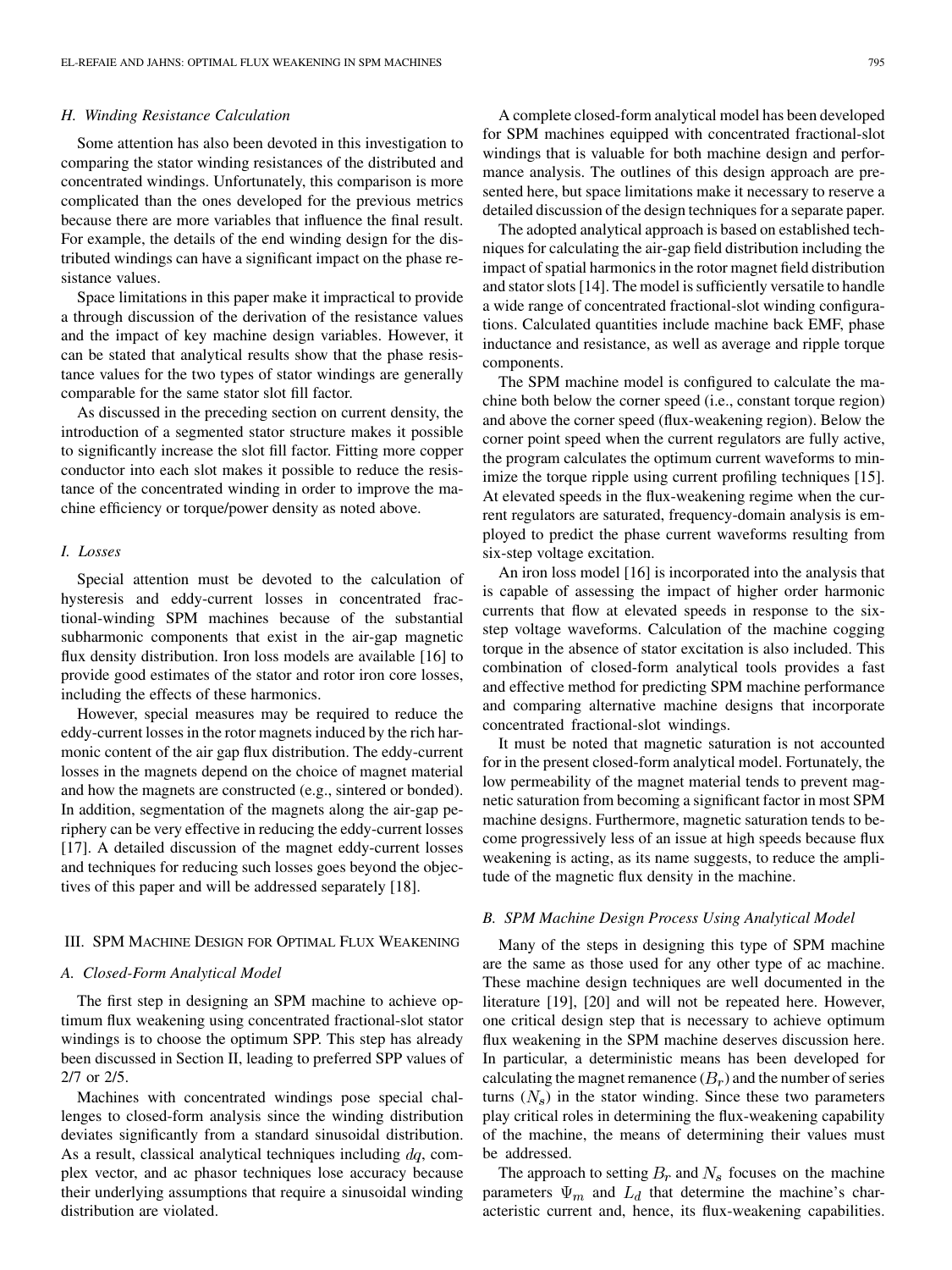A simplified version of the closed-form formula [[14\]](#page-10-0) for the magnet flux linkage is presented as follows:

$$
\Psi_m = \frac{\sqrt{2}B_1 r_s l_{\text{eff}} N_s K_{w1} \lambda_o}{p} = \frac{k_1 B_r N_s}{p} \text{ Wb-turns} \quad (24)
$$

where  $B_1$  is the peak fundamental component of the air-gap magnet flux density distribution [\[14](#page-10-0)],  $\lambda_o$  is the average value of the permeance function to account for the effect of the stator slots,  $p$  is the number of pole pairs, and  $k_1$  is a machine constant. Although (24) does not include the impact of harmonics, it represents a very good approximation since the choice of  $SPP = 2/7$  leads to flux linkage and back-EMFwaveforms that are quite sinusoidal (i.e., low harmonic content) as will be shown in Section IV. As a result, the machine can be excited with sinusoidal current waveforms in order to achieve very good performance characteristics.

The inductance model includes both magnetizing and leakage inductances. The total stator winding inductance is proportional to the square of the series stator turns  $(L_d \propto N_s^2)$ , leading to the following proportionality relationship for the characteristic current, using (24):

$$
I_{\rm ch} = \frac{\Psi_m}{L_d} = \frac{k_2 B_r N_s}{p N_s^2} = \frac{k_2 B_r}{p N_s} \text{ A rms}
$$
 (25)

where  $k_2$  is a machine design constant incorporating the machine dimensions and configuration.

The two unknown variables  $B_r$  and  $N_s$  can be uniquely determined from the two machine design constraints associated with the characteristic current value and the desired corner-point frequency  $\omega_c$  (electrical rad/s). Assuming that the dimensions of the machine are already determined, the required values of  $B<sub>r</sub>$ and  $N<sub>s</sub>$  to achieve optimal flux weakening can be calculated by simultaneously solving the following two equations:

$$
\frac{k_2 B_r}{p N_s} = I_R \text{ A rms} \tag{26}
$$

$$
V_s = \sqrt{(\omega_c \Psi_m)^2 + (\omega_c L_d I_R)^2} \text{ V rms}
$$
 (27)

where  $V_s$  is the maximum fundamental rms phase voltage available to the machine (Vrms). Equation (27) neglects the stator resistance voltage drop that is typically negligible for elevated rotor speeds.

## IV. SPM MACHINE DESIGN EXAMPLE

To test this SPM machine concept using concentrated fractional-pole windings, an exercise was launched to design an SPM machine to meet a set of performance requirements that were derived from those of a 6-kW automotive direct-drive starter/alternator (S/A) that had been previously established [[13\]](#page-9-0)

The requirements were modified to require nearly constantpower operation *as a motor* over a 10 : 1 speed range extending from 600 r/min (4-kW mechanical output power) to 6000 r/min (6-kW output power).

A machine configuration in the SPP  $= 2/7$  family consisting of 36 slots and 42 poles was chosen for this design exercise. Applying the analytical design tools described in the preceding



Fig. 7. Basic stator–rotor repeating unit of 6-kW SPM machine for S/A application consisting of six stator slots and seven poles.



Fig. 8. Cross section of complete 6-kW SPM machine with 36 slots and 42 poles.

section, an SPM machine was designed having the basic statorrotor unit illustrated in Fig. 7, consisting of seven rotor pole magnets facing six stator slots and three concentrated stator windings (one for each of the three phases). Six repetitions of this basic unit around the periphery of the machine are needed to comprise the complete 36-slot/42-pole configuration. Fig. 8 shows a cross section of the complete machine.

#### *A. SPM Machine Performance Characteristics*

Table I summarizes key machine dimensions and parameters for the SPM machine designed for the S/A application. The most important observation is that the machine characteristic current is almost exactly equal to the rated current (110 Arms), thereby meeting the conditions for optimum flux-weakening operation.

The closed-form analytical tools have been used to predict the SPM machine performance over the full required speed range. The calculated motoring output power vs. speed envelope is provided in Fig. 9, and the output torque vs. speed envelope is presented in Fig. 10. It can be seen that a very wide constant-power speed range is achieved, meeting the design requirements of at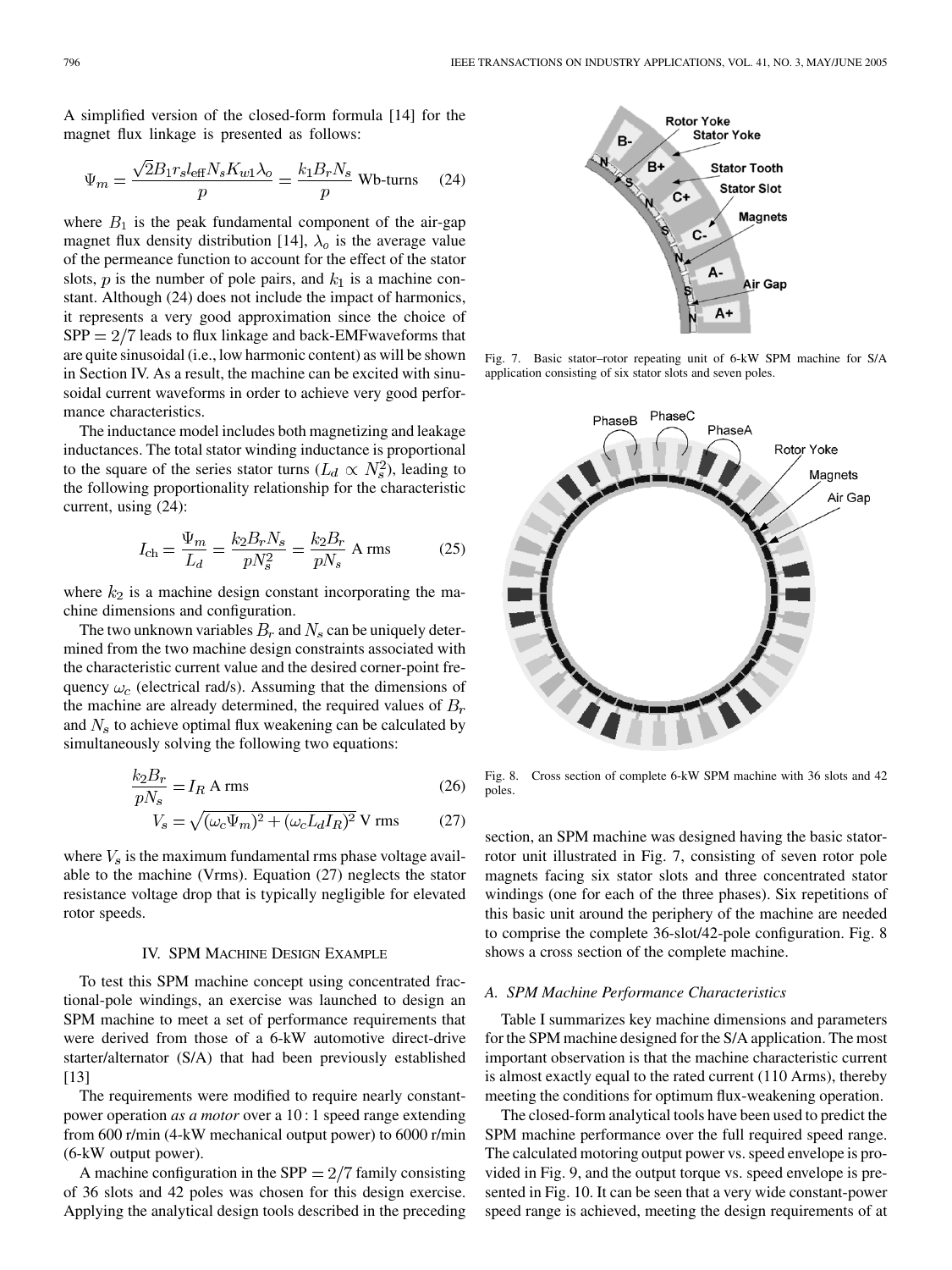TABLE I SUMMARY OF KEY SPM MACHINE PARAMETERS AND DESIGN METRICS. *(NOTE: ALL* I *AND VARIABLES ARE rms QUANTITIES)*

| Slots/pole/phase                 | 2/7            | $B_r$                         | $0.902$ [T]         |
|----------------------------------|----------------|-------------------------------|---------------------|
| Number of phases                 | 3              | Outer diameter                | $272$ [mm]          |
| Number of slots                  | 36             | Active length                 | $60$ [mm]           |
| Pole pairs                       | 21             | Total length                  | $73.1$ [mm]         |
| Series turns, $N$                | 26             | Iron mass                     | $7.1$ [kg]          |
| Turns/coil                       | 26             | Copper mass                   | $3.3$ [kg]          |
| Parallel coils/phase             | 6              | Magnet mass                   | $0.87$ [kg]         |
| Slot fill factor                 | 70%            | Total mass                    | $9.07$ [kg]         |
| Current density                  | 3.8 $[A/mm^2]$ | Shear stress                  | $2.24$ [psi]        |
| $I_R$                            | 110 [A]        | $L_d$                         | $0.0819$ [mH]       |
| $\varphi_{\scriptscriptstyle m}$ | 9.9 [mWb-t]    | $I_{ch} = \frac{\Psi_m}{L_d}$ | 113 [A]= $1.03 I_R$ |



Fig. 9. Calculated power versus speed envelope for the 36-slot/42-pole (SPP =  $2/7$ ) and the 36-slot/12-pole (SPP = 1) SPM machines, including S/A performance requirements.



Fig. 10. Calculated torque versus speed envelope for the 36-slot/42-pole (SPP =  $2/7$ ) and the 36-slot/12-pole (SPP = 1) SPM machines.

least 10 : 1. More specifically, the machine can deliver 4 kW at 600 r/min and 6 kW at 6000 r/min. (The design requirements are shown as a straight line in Fig. 9.)

This result is consistent with the fact that the predicted characteristic current is very close to the rated current value, a condition that would be almost impossible to achieve in an SPM machine using conventional distributed stator windings. To emphasize this contrast, the power and torque versus speed envelopes of a 36-slot/12-pole SPM machine using distributed stator winding (SPP  $= 1$ ) designed for the same rated torque are overlaid on the corresponding envelopes of the 36-slot/42-pole



Fig. 11. Calculated air-gap rotor magnet flux density distribution (top) and the corresponding phase-to-neutral (middle) and line-to-line back-EMF (lower) waveforms at 600 r/min.

curves in Figs. 9 and 10. The poor flux-weakening capabilities of the conventional distributed-winding machine are very apparent.

A more detailed performance comparison between interior PM (IPM) machines, SPM machines with concentrated windings, and SPM machines with distributed windings for fluxweakening applications is presented separately [[18\]](#page-10-0).

#### *B. Back-EMF Evaluation*

The predicted air-gap magnetic flux density distribution produced by the uniformly-magnetized rotor magnets (162 electrical degrees) and the corresponding phase and line-to-line back-EMF waveform at 600 r/min are shown in Fig. 11. It can be observed that the phase-to-neutral back-EMF waveform has higher harmonic content than the line-to-line back EMF. It will be shown below that this difference is caused by a third harmonic voltage component that appears in the phase-to-neutral voltage but disappears automatically in the line-to-line back EMF for wye-connected windings. The relatively low harmonic content of these waveforms may initially be unexpected because of the winding's low SPP value and the presence of significant harmonics components in the air-gap flux density distribution.

In order to explain this quantitatively, the back EMF  $e$  can be expressed in the form of a Fourier series [[21\]](#page-10-0)

$$
e = \sum_{n} \omega_r \Phi_n N_s K_{wn} \sin n p \theta_r = \sum_{n} E_n \sin n p \theta_r \text{ V rms}
$$
\n(28)

$$
\Phi_n = 2B_n r_s l_{\text{eff}} \lambda_o \text{ Wb per turn} \tag{29}
$$

where  $\theta_r$  is the angle between the rotor magnet flux axis and the phase winding axis (mechanical rad),  $\omega_r$  (=  $np \, d\theta_r/dt$ ) is the rotor angular velocity [electrical rad/s),  $K_{wn}$  is the nth harmonic winding factor, and  $B_n$  is the magnitude of the *n*th harmonic component of the air-gap magnet flux density distribution (T).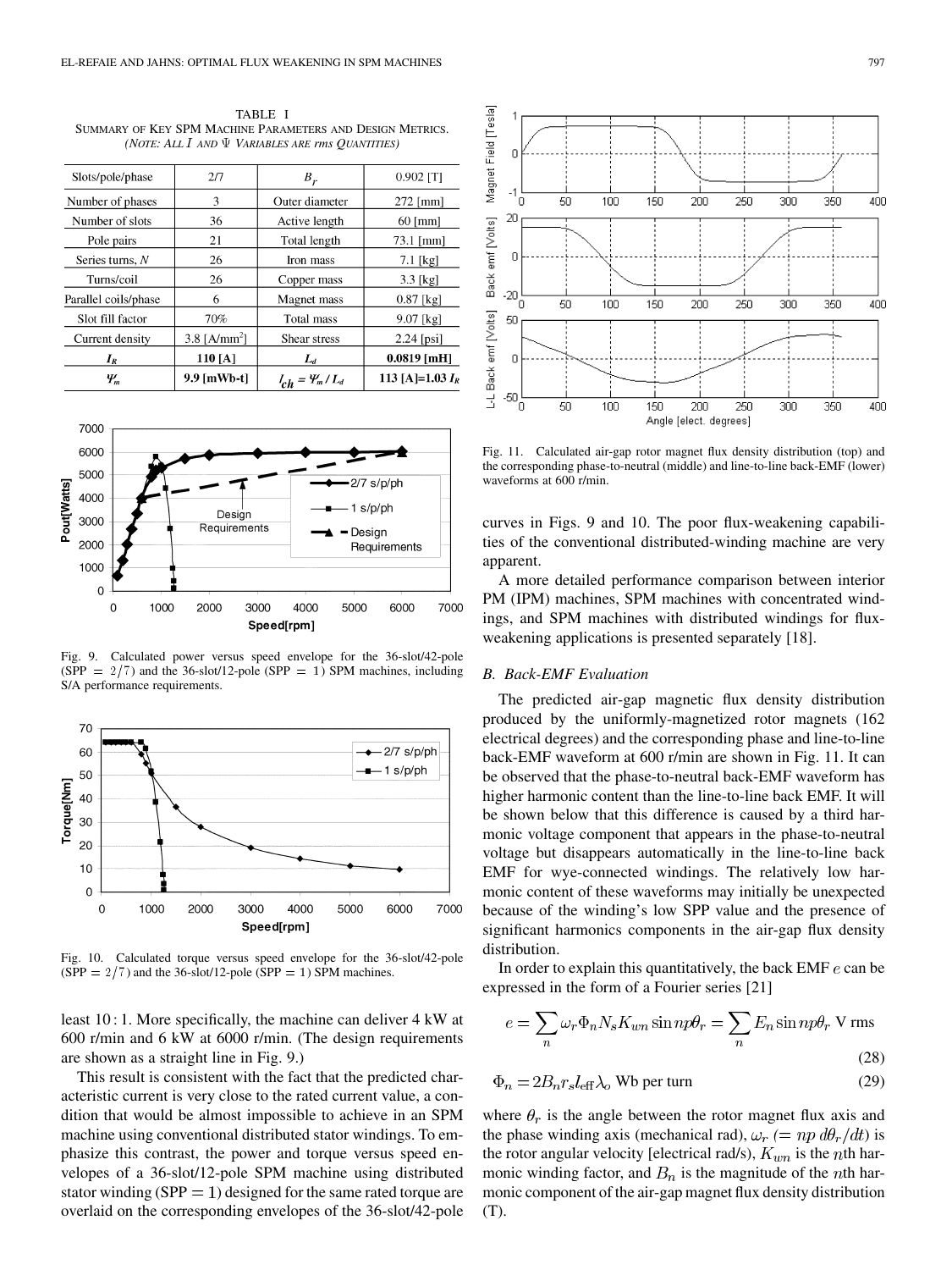

Fig. 12. Predicted spatial harmonic spectrum of the air-gap magnet spatial flux density distribution. The spatial period of the fundamental component for this machine is  $2\pi/42$  mechanical radians.

The harmonic spectrum of the air-gap flux density produced by the magnets is shown in Fig. 12. It can be seen that other than the fundamental component, the only spatial components that have significant values are the third, fifth, and seventh harmonics. The corresponding winding factors for these three harmonics derived for the concentrated fractional-slot stator winding (SPP = 2/7) are:  $K_{w3} = 0.707$ ,  $K_{w5} = 0.258$ , and  $K_{w7} = 0.258$ . Evaluating (28) with these values shows that even though the fundamental component dominates the phase-to-neutral back-EMF waveform, the third harmonic component causes the waveform to deviate from being purely sinusoidal The resulting total harmonic distortion (THD) of the phase-to-neutral back-EMF voltage is 18%.

As noted above, the third harmonic component is automatically eliminated from the line-to-line back-EMF voltage waveform. Assuming that the wye neutral is floating, the third harmonic component is automatically eliminated from the phase current and instantaneous torque waveforms as well.

## *C. Cogging Torque Evaluation*

One period of the predicted cogging torque of the SPM machine is shown in Fig. 13. The spatial period of the cogging torque waveform is 1.43 mechanical degrees. This result is consistent with the fact that the least common multiple of 36 and 42 is 252, determining the cogging torque spatial frequency.

The peak-to-peak cogging torque amplitude is approximately 1.5% of the machine rated torque. Such low cogging torque amplitude is consistent with the very high cogging torque frequency attributable to the selected slot/pole combination.

It is worth noting that no special measures were taken in the design to reduce the cogging torque amplitude. If necessary for a particular application, a variety of techniques are available to further attenuate the cogging torque. For example, the magnet span can be adjusted in order to nearly eliminate the lowest frequency component of the cogging torque [[22\]](#page-10-0).



Fig. 13. One period of predicted cogging torque waveform for the 36-slot/ 42-pole SPM machine design.



Fig. 14. Phase-to-neutral back-EMF waveforms for the 36-slot/42-pole SPM machine calculated by FEA and closed-form analysis.

## V. FINITE-ELEMENT ANALYSIS (FEA) VERIFICATION

FEA has been used to confirm the electromagnetic parameters and performance characteristics of the 36-slot/42-pole SPM machine calculated using the closed-form analytical model. The FEA packages used for this analysis were MagNet 2D by Infolytica and Maxwell 2D by Ansoft.

Fig. 14 shows a comparison of the phase-to-neutral back-EMF waveforms predicted by FEA and closed-form analysis as a function of rotor position at 600 rpm. The difference between the predicted peak fundamental values of  $\Psi_m$  derived from the closed-form analysis and FEA is 0.47%, indicating excellent agreement. The corresponding difference in the two predictions of  $L_d$  is approximately 7.5%. This error is considered reasonable for this machine because the leakage inductance is very high and difficult to accurately predict.

Fig. 15 shows a plot of the FEA-predicted torque waveform at the machine's corner point speed (600 r/min) with sinusoidal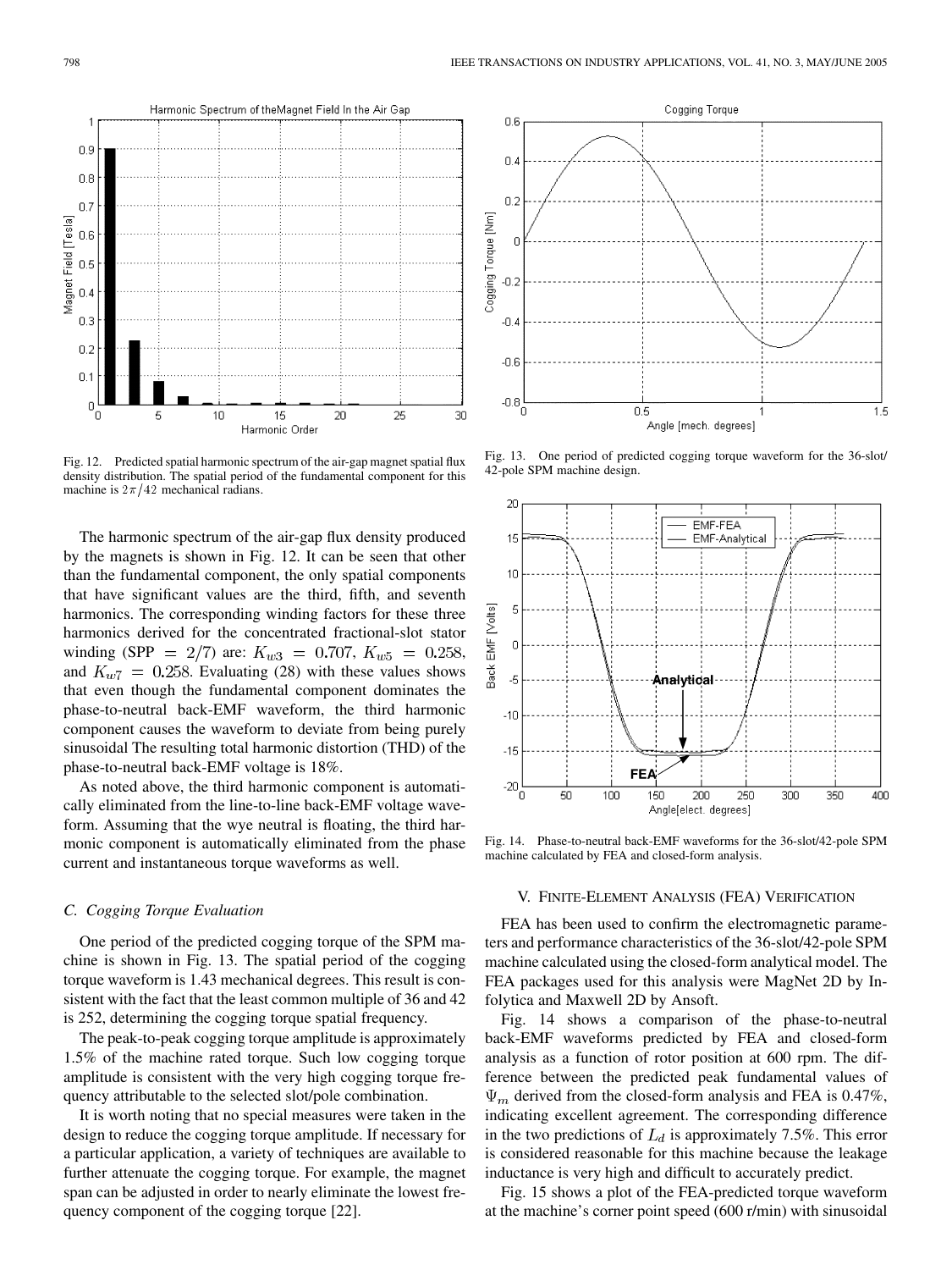<span id="page-9-0"></span>

Fig. 15. FEA-calculated torque over one pole pair (360 $^{\circ}$ electrical) for  $I =$ 110 Arms at 600 r/min with current oriented along the  $q$  axis.



Fig. 16. Predicted cogging torque waveform over one period (1.43 mechanical degrees) using FEA.

current excitation (no current harmonics). It shows that the machine is capable of producing the required rated torque  $(64 \text{ N} \cdot \text{m})$ during motoring operation at the corner point speed. The torque ripple in the FEA-calculated waveform with sinusoidal excitation is approximately 9% peak to peak. This torque ripple can be further reduced using one of a variety of candidate techniques including current profiling as noted earlier in Section III.

Average torque predictions from the FEA and closed-form analysis also agree within a few percent. Corresponding FEA torque predictions at maximum speed (6000 r/min) confirm the desired 10 : 1 constant-power speed range.

Fig. 16 shows the FEA-predicted cogging torque over one period of 1.43 mechanical degrees, confirming the expected periodicity. In addition, the amplitudes of the predicted cogging torque using FEA and closed-form analysis agree quite well.

Taken together, these FEA results build confidence in the validity of the predictions of the closed-form analytical model. Work is now under way to verify these results experimentally.

## VI. CONCLUSION

A major conclusion of this paper is that SPM machines can be designed to achieve optimal flux-weakening conditions by introducing concentrated fractional-slot stator windings. A careful technical explanation has been presented describing how concentrated windings achieve this objective by significantly increasing the phase inductance, thereby reducing the machine's characteristic current sufficiently to match its rated current.

A closed-form analytical model has been developed that makes it possible to predict the machine parameters and performance characteristics of SPM machines designed with such windings. Key design steps necessary to achieve optimum flux-weakening conditions have been presented.

The closed-form analytical model has been exercised to develop a design for a 6-kW SPM machine that can deliver constant power over a 10 : 1 speed range by meeting the conditions for optimum flux weakening. FEA has been used to build confidence in the model predictions.

Results of this ongoing research open the door to developing SPM machine designs in a systematic fashion for applications requiring wide speed ranges of constant-power operation that were previously unattainable using conventional distributed windings. Recent results suggest that the concentrated winding technique scales well with machine aspect ratio, number of poles, and machine output power. More complete details of these results and the closed-form analytical model will be presented in separate papers.

## ACKNOWLEDGMENT

The authors wish to thank Prof. D. W. Novotny for his many valuable technical discussions. The authors also thank the Wisconsin Electric Machines and Power Electronics Consortium (WEMPEC) for the use of its facilities.

#### **REFERENCES**

- [1] W. Soong and T. J. E. Miller, "Field weakening performance of brushless synchronous AC motor drives," *Proc. IEE—Elect. Power Appl.*, vol. 141, no. 6, pp. 331–340, Nov. 1994.
- [2] R. F. Schiferl and T. A. Lipo, "Power capability of salient pole permanent magnet synchronous motor in variable speed drive applications," *IEEE Trans. Ind. Appl.*, vol. 26, no. 1, pp. 115–123, Jan./Feb. 1990.
- [3] J. Cros and P. Viarouge, "Synthesis of high performance PM motors with concentrated windings," *IEEE Trans. Energy Convers.*, vol. 17, no. 2, pp. 248–253, Jun. 2002.
- [4] F. Magnussen and C. Sadarangani, "Winding factors and joule losses of permanent magnet machines with concentrated windings," in *Proc. IEEE IEMDC'03*, vol. 1, Madison, WI, Jun. 2003, pp. 333–339.
- [5] J. Cros, J. R. Figueroa, and P. Viarouge, "BLDC motors with surface mounted PM rotor for wide constant power operation," in *Conf. Rec. IEEE-IAS Annu. Meeting*, vol. 3, Salt Lake City, UT, Oct. 2003, pp. 1933–1940.
- [6] F. Magnussen, P. Thelin, and C. Sadarangani, "Performance evaluation of permanent magnet synchronous machines with concentrated and distributed windings including the effect of field weakening," in *Proc. PEMD'04*, vol. 2, Mar.-Apr. 2004, pp. 679–685.
- [7] (2001) ZF Sachs Dynastart, Powertrain Systems for Passenger Cars. [Online]. Available: http://www.zfsachs.com/owx\_medien/media201/ 20124.pdf
- [8] A. G. Jack, B. C. Mecrow, P. G. Dickinson, D. Stephenson, J. S. Burdess, N. Fawcett, and J. T. Evans, "Permanent magnet machines with powdered iron cores and pressed windings," *IEEE Trans. Ind. Appl.*, vol. 36, no. 4, pp. 1077–1084, Jul./Aug. 2000.
- [9] H. Akita, Y. Nakahara, N. Miyake, and T. Oikawa, "New core structure and manufacturing method for high efficiency of permanent magnet motors," in *Conf. Rec. IEEE-IAS Annu. Meeting*, vol. 1, Salt Lake City, UT, Oct. 2003, pp. 367–372.
- [10] S. Nishio *et al.*, "Polyphase direct current motor," U.S Patent 5 006 745, Aug. 3, 1989.
- [11] D. W. Novotny and T. A. Lipo, *Vector Control and Dynamics of AC Drives*. Oxford, U.K.: Clarendon, 1998.
- [12] M. M. Liwschitz, "Distribution factors and pitch factors of the harmonics of a fractional-slot winding," *AIEE Trans.*, vol. 62, pp. 664–666, Oct. 1943.
- [13] E. C. Lovelace, "Optimization of a magnetically saturable interior PM synchronous machine drive," Ph.D. dissertation, Dept. Elect. Eng. Comput. Sci., Massachusetts Inst. Technol., Cambridge, MA, 2000.